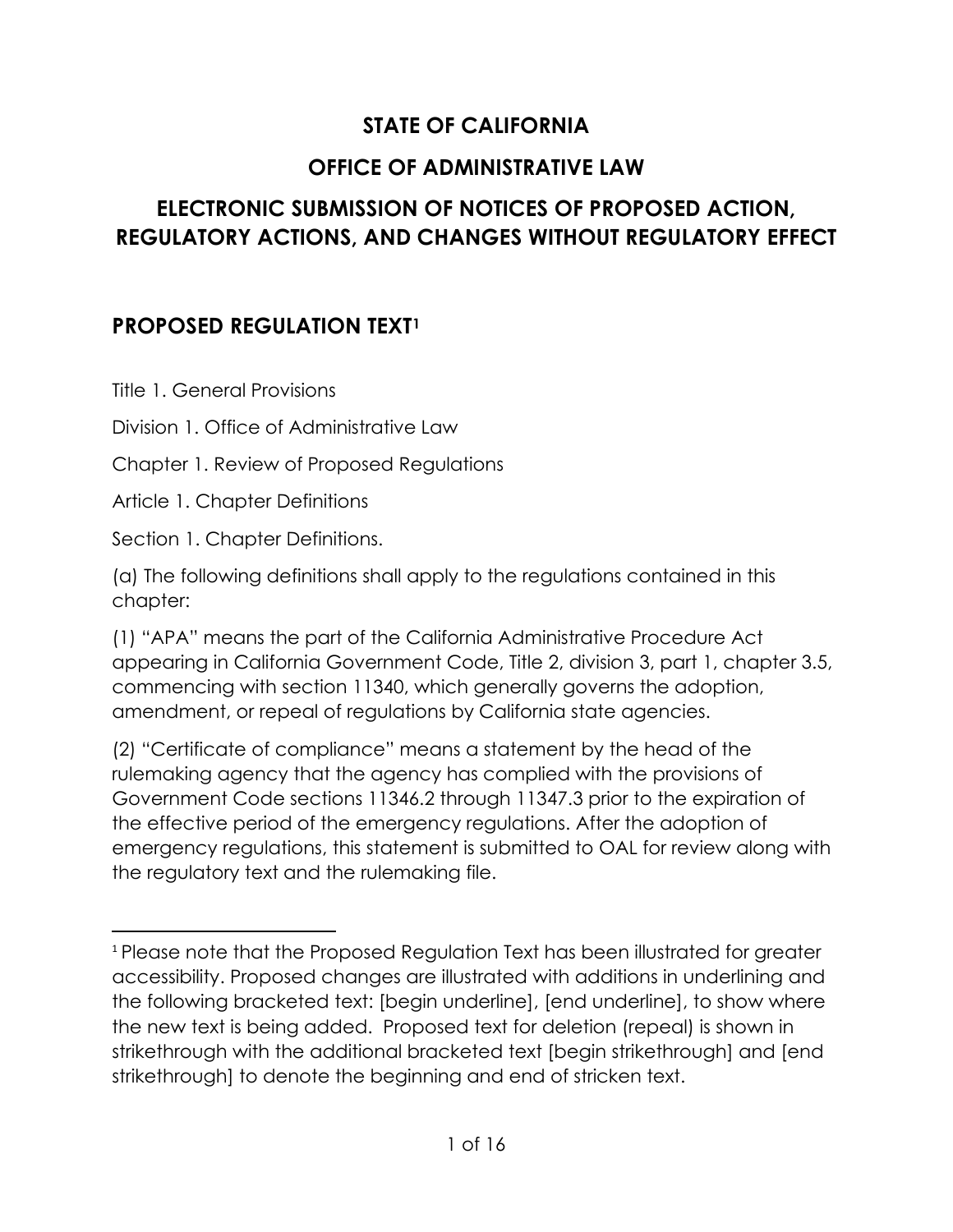(3) "Form 400" means the form entitled "Notice Publication/Regulations Submission" STD. 400 (REV. 10/2019), which appears in Appendix A to article 2 of this chapter.

(4) "OAL" means "the Office of Administrative Law."

(5) "Regular rulemaking" means the original submission of a regulatory action, other than a certificate of compliance filing, subject to review by OAL within thirty working days of receipt.

Note: Authority cited: Section 11342.4, Government Code. Reference: Sections 11340.2, 11342.550, 11343, 11346.1, 11349.3, 11349.6 and 11370, Government Code.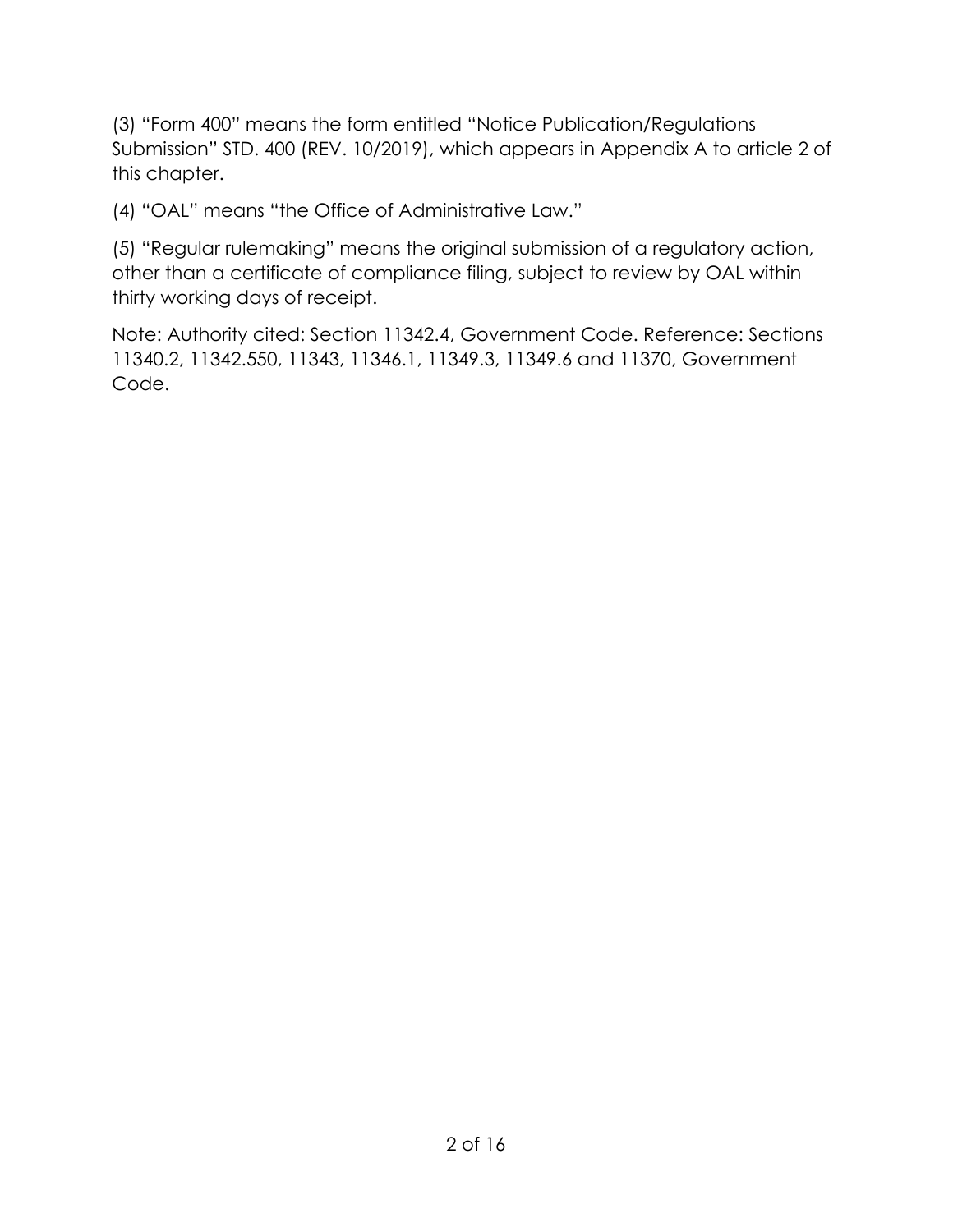Section 5. Submission of Notices for Publication.

(a) Each Friday is designated as the publication date of the California Regulatory Notice Register.

(b) At least ten calendar days before the desired publication date of any notice, an agency shall submit to OAL:

(1) For hard-copy submissions, two copies of the Form 400 with Part A completed and two copies of the notice. If the notice is submitted pursuant to Government Code section 11346.4(a)(5), then [add a comma], in addition to the Notice of Proposed Action and STD. 399, the submission shall also include, pursuant to Government Code section 11346.2(a) and (b), one copy of the express terms of the proposed regulation and the initial statement of reasons.

(2) For electronic submissions, one electronic Form 400 with Part A completed and one electronic copy of the notice. If the notice is submitted pursuant to Government Code section 11346.4(a)(5), then [add a comma], in addition to the Notice of Proposed Action and STD. 399, the electronic submission shall also include, pursuant to Government Code section 11346.2(a) and (b), one electronic copy of the express terms of the proposed regulation and the initial statement of reasons.

(A) The agency must submit all electronic documents described in subsection (b)(2) in [begin strikethrough] PDF [end strikethrough] [begin underline] .pdf [end underline] format as attachments to a single email, which may not exceed 25MB in size.

(B) Electronic notices may only be submitted to OAL at NOPA@oal.ca.gov.

(C) OAL will consider electronic notices received after 5:00 p.m. on a business day, or at any time on a weekend or holiday, to be submitted on the following business day.

(c) The Form 400 must contain:

(1) a description of the subject matter of the notice and, if the notice is a notice of proposed regulatory action, the title(s) of the California Code of Regulations affected, with the first affected regulation section number listed;

(2) the requested publication date;

(3) the type of notice;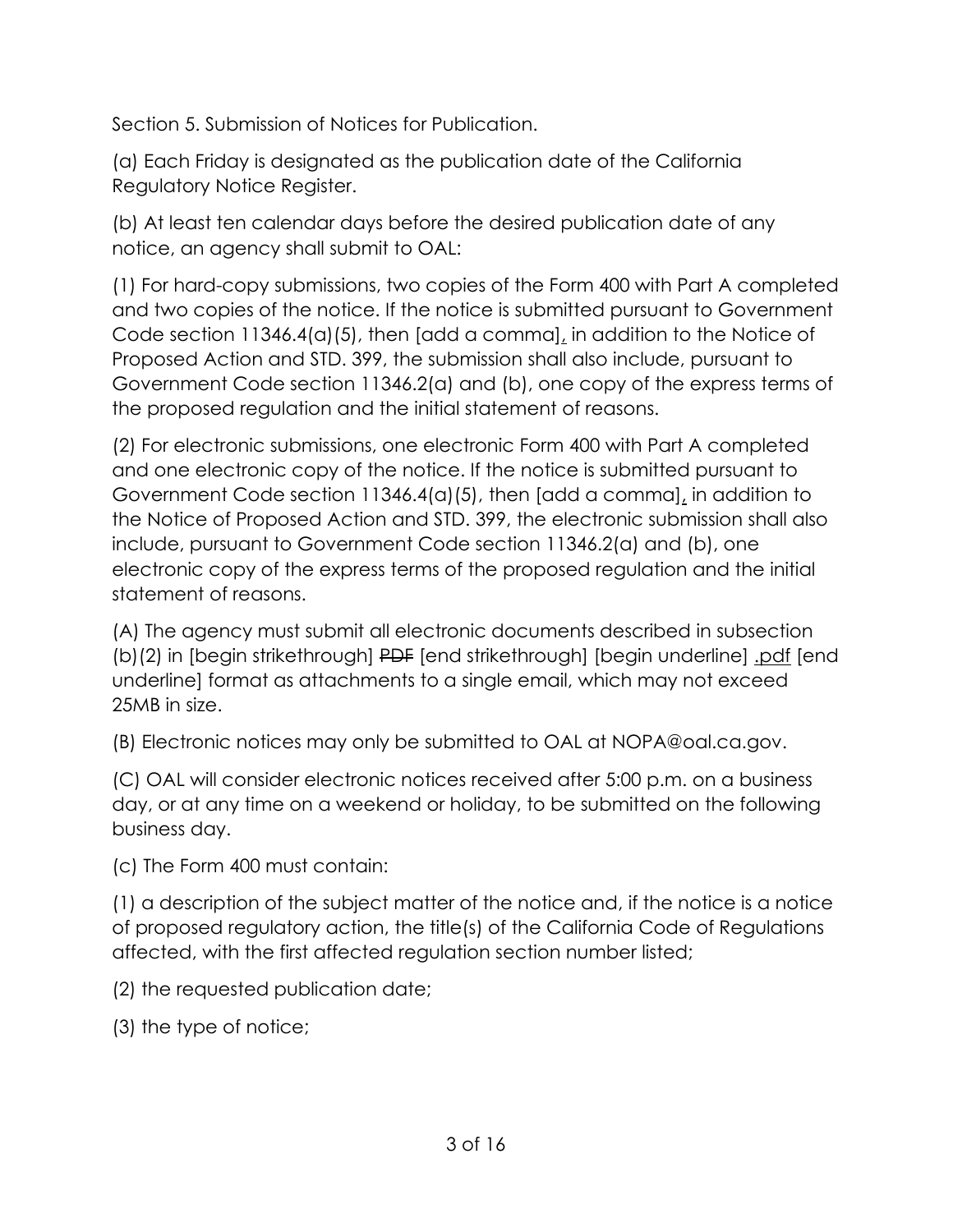(4) the name of the submitting agency and the agency file number, if any, as well as the name and telephone number of an agency contact person for the notice submission;

(5) if the notice is a notice of proposed regulatory action submitted after an emergency filing, the agency shall enter the number assigned by OAL to the emergency filing in the box marked "All Previous Related OAL Regulatory Action Number(s)" (box 1b. of Part B); and

(6) if the notice is a notice of proposed regulatory action submitted after the readoption of an emergency filing, the agency shall enter the number assigned by OAL to the readoption of the emergency filing and the number assigned by OAL to the original emergency filing in the box marked "All Previous Related OAL Regulatory Action Number(s)" (box 1b. of Part B).

(d) [begin strikethrough] Except for the types of notices described below in this subsection, the agency shall pay a notice printing fee to OAL in the amount of \$40.00 per page, or any portion thereof, as printed in the California Regulatory Notice Register:

(1) a notice of proposed regulatory action submitted pursuant to Government Code section 11346.4(a)(5);

(2) a notice otherwise required by statute to be published in the California Regulatory Notice Register; or

(3) a notice modifying information contained in a notice described in subsections (d)(1) or (d)(2) above.

(e) [end strikethrough] If a notice of proposed regulatory action fails to comply with the requirements of this article, or sections 11346.3, 11346.4(a)(5), and 11346.5 of the Government Code, OAL shall contact the agency within three business days to correct any deficiencies. If the deficiencies are not corrected by agreement between OAL and the agency within the three-business-day period, OAL shall promptly return the notice to the agency with a letter explaining the reasons for disapproval.

Note: Authority cited: Section 11342.4, Government Code. Reference: Sections 11344.1, 11346.2, 11346.3, 11346.4 and 11346.5, Government Code.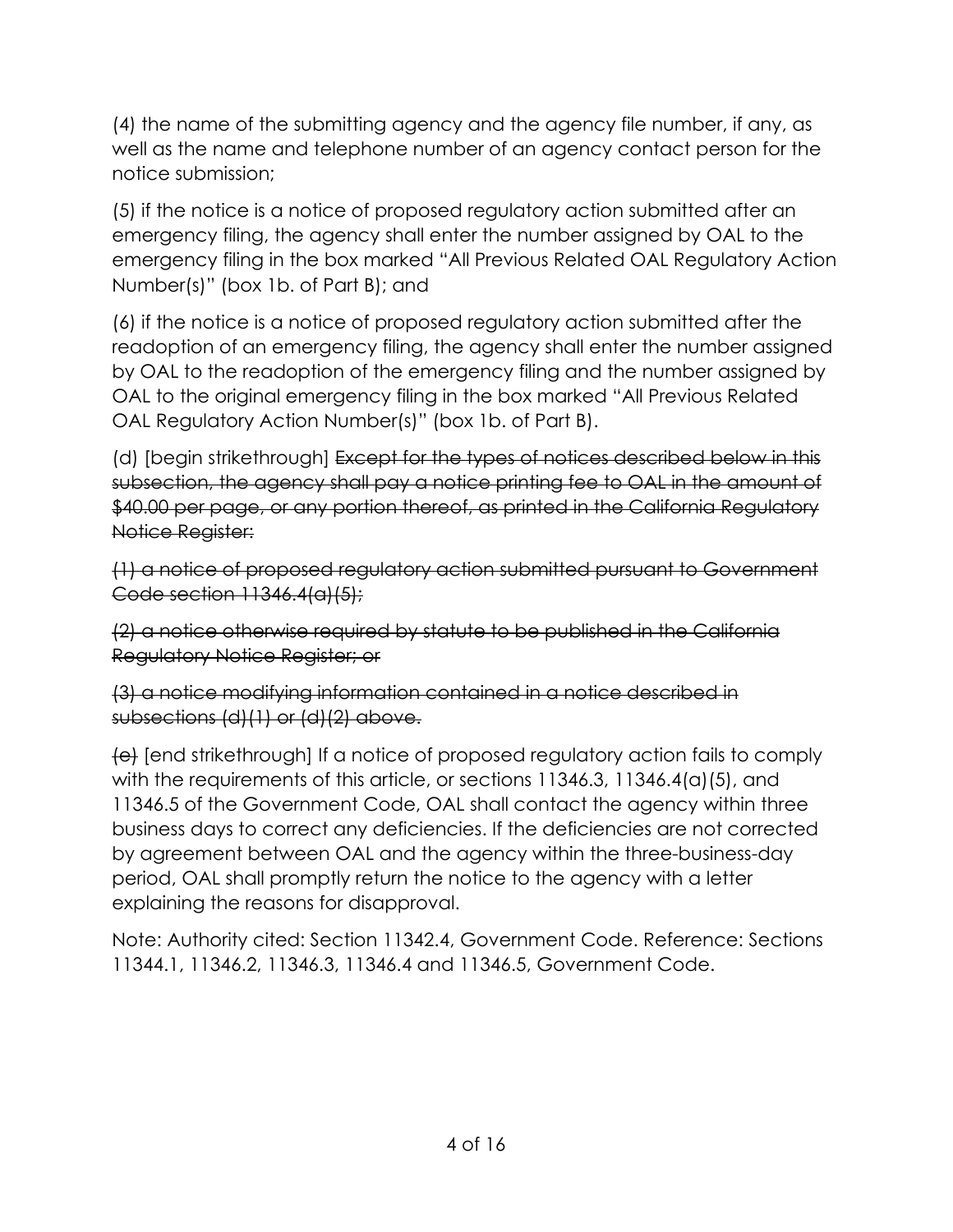Section 6. Hard-copy Submission of Regulatory Actions.

(a) For all regulatory actions submitted in hard copy to OAL for publication in the California Code of Regulations and/or transmittal to the Secretary of State for filing, the agency must include seven copies of the certified regulation text. A completed Form 400, with the wet signature of the person making the certification referred to in subsection (b)(8), must be attached to the front of one copy of the certified regulation text, and a copy of the completed and signed Form 400 must be attached to each of the remaining six copies of the certified regulation text.

(b) The completed Form 400 must contain:

(1) Subject of Regulation(s);

(2) the title(s) of the California Code of Regulations affected and a list of all regulation sections being adopted, amended or repealed;

(3) the type of regulatory filing:

(A) Regular rulemaking (Gov. Code, secs. 11346 and 11349.1);

(B) Resubmittal of regulatory actions (Gov. Code, secs. 11346.1, 11349.3, and 11349.4);

(C) Changes without regulatory effect (Cal. Code Regs., tit. 1, sec. 100);

(D) Emergency (Gov. Code, secs. 11346.1 and 11349.6);

(E) Certificate of Compliance (Gov. Code, sec. 11346.1(e)).

(F) "Print Only" requests for:

1. regulations adopted pursuant to the requirements of the APA, but which are expressly exempted by statute from OAL review; or

2. regulations not required to be printed in the California Code of Regulations, but which the adopting agency desires to have printed pursuant to Government Code section 11343.8;

(G) "File and Print"

(H) Other (i.e., not listed in subsections (A) through (G), above) describing the nature of the filing;

(4) the beginning and ending dates of all public availability periods pursuant to section 44 of this article and section 11347.1 of the Government Code;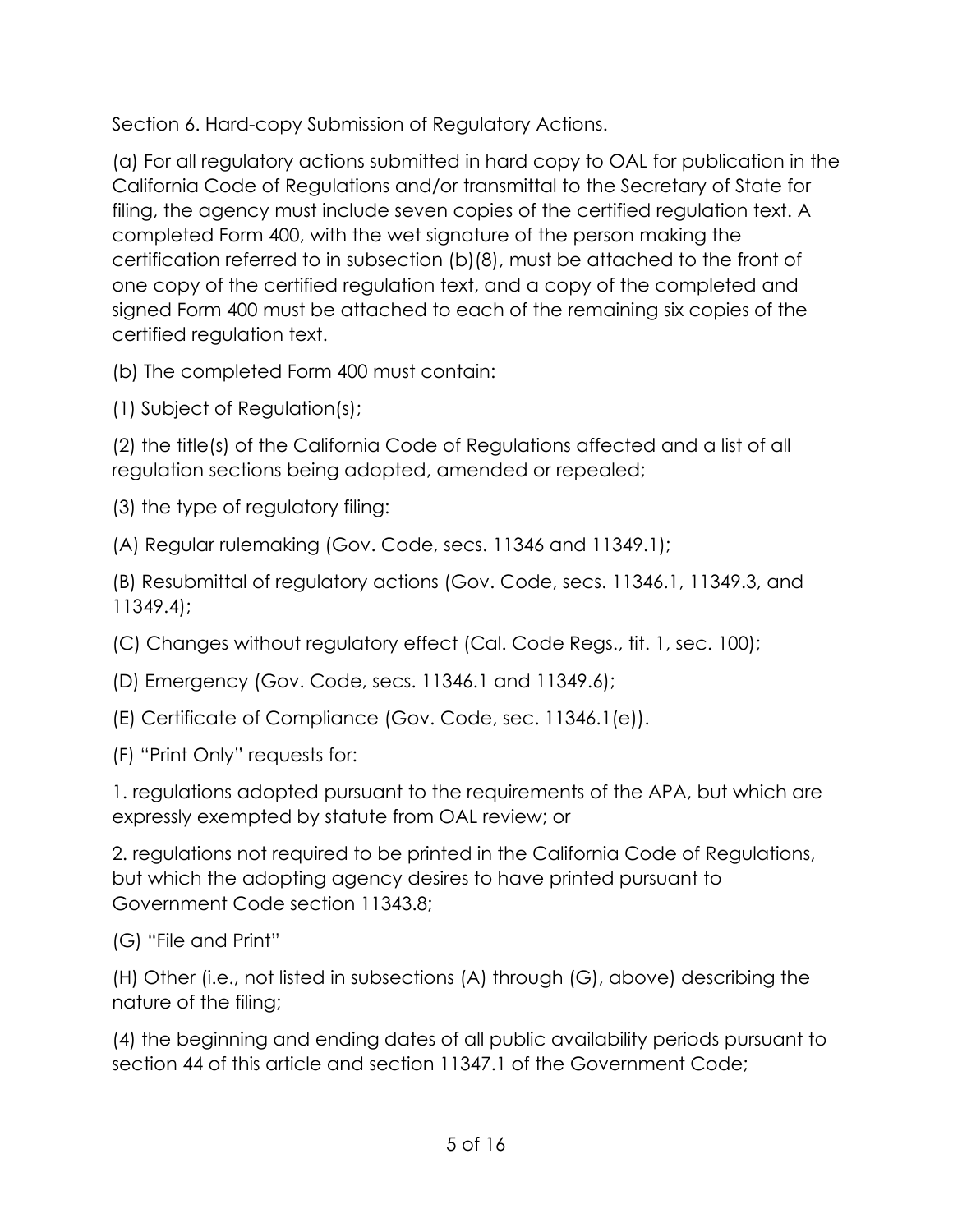(5) the requested effective date of regulatory changes (Gov. Code, sec. 11343.4);

(6) if a statute requires that, prior to submitting the regulatory action to OAL, the rulemaking agency provide notice to another agency or entity of the regulatory action, or otherwise to submit the regulations to another agency or entity for review, consultation, approval, or concurrence, at any time prior to the submission of the regulations to OAL, the name of any and all such agencies or entities;

(7) the name and telephone number of an agency contact person for the regulatory action;

(8) a signed certification by an agency official authorized to make the certification stating:

(A) that the attached copy of the regulation is a true and correct copy of the regulation identified on the Form 400;

(B) that the information specified on the Form 400 is true and correct;

(C) that the person signing the certification is the head of the agency, or a designee of the agency head, authorized to make the certification;

(D) the date the certification is made; and,

(E) the typed name and title of the person making the certification;

(9) the file number(s) previously assigned by OAL:

(A) to the submission of the notice of proposed regulatory action (the "Notice File Number");

(B) to the prior submission(s) of the regulatory action (the "Regulatory Action Number") if the present filing is the resubmission of a disapproved or withdrawn regulatory action (place this file number in the box marked "All Previous Related OAL Regulatory Action Number(s)";

(C) to the submission of the original emergency regulatory action (the "Emergency Number") if the present filing is a certificate of compliance or a readoption of the emergency regulatory action (place this file number in the box marked "All Previous Related OAL Regulatory Action Number(s)";

(D) to the submission of the readoption of the emergency regulatory action (the "Emergency Number") and to the submission of the original emergency regulatory action (place these file numbers in the box marked "All Previous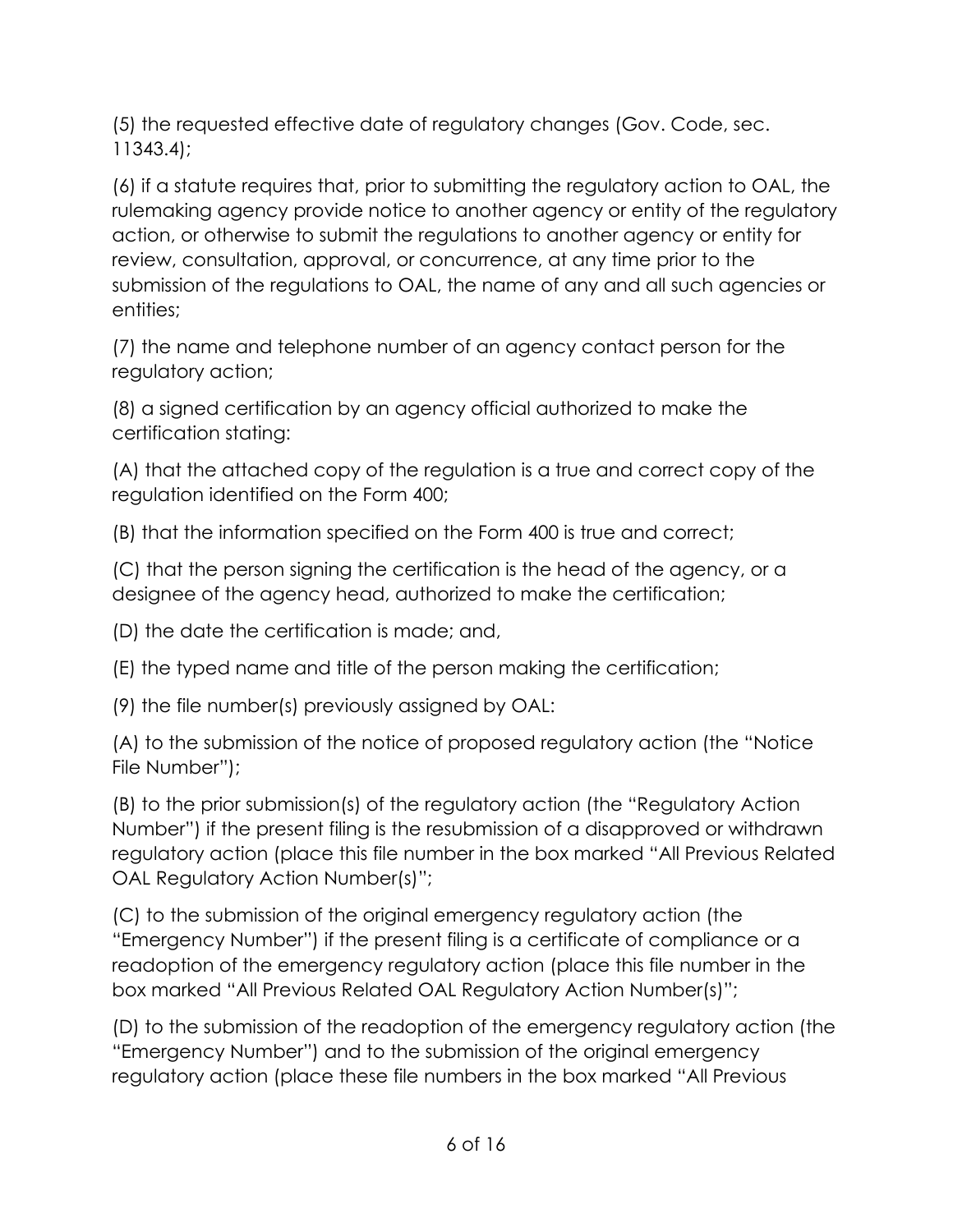Related OAL Regulatory Action Numbers") if the present filing is a certificate of compliance after the readoption of an emergency regulatory action;

(10) if not already completed, the name of the agency with rulemaking authority and the agency's file number, if any.

(c) For all regulatory actions submitted to OAL for publication in the California Code of Regulations and/or transmittal to the Secretary of State for filing, the agency must complete the Form 400 as follows:

(1) When submitting a regular rulemaking, complete part B of the same Form 400 that was previously submitted with the notice; or, if a new Form 400 is used, complete part B and enter the number OAL previously assigned to the notice in the box marked "Notice File Number."

(A) When adoptions, amendments, or repeals described in one notice of regulatory action are later submitted to OAL for review in more than one regulatory filing, either

1. complete part B of a copy of the Form 400 submitted with the notice, or

2. complete part B of a new Form 400 and enter the number OAL previously assigned to the notice in the box marked "Notice File Number."

(2) When resubmitting a disapproved or withdrawn regulatory filing, complete part B of a new Form 400, and enter the number OAL previously assigned to the notice in the box marked "Notice File Number" and the number OAL previously assigned to the prior submission of the regulatory action in the box marked "All Previous Related OAL Regulatory Action Number(s)."

(3) When submitting emergency regulations, complete part B of the Form 400.

(4) When submitting a Certificate of Compliance filing after the adoption of emergency regulations, complete part B of the same Form 400 that was previously submitted with the notice; [begin strikethrough] -or, [end strikethrough] if a new Form 400 is used, complete part B and enter the number OAL previously assigned to the notice in the box marked "Notice File Number" and the number OAL previously assigned to the original emergency filing in the box marked "All Previous Related OAL Regulatory Action Number(s)."

(5) When submitting a Certificate of Compliance filing after the readoption of emergency regulations, complete part B of the same Form 400 that was previously submitted with the notice; [begin strikethrough]  $-$ or, [end strikethrough] if a new Form 400 is used, complete part B and enter the number OAL previously assigned to the notice in the box marked "Notice File Number"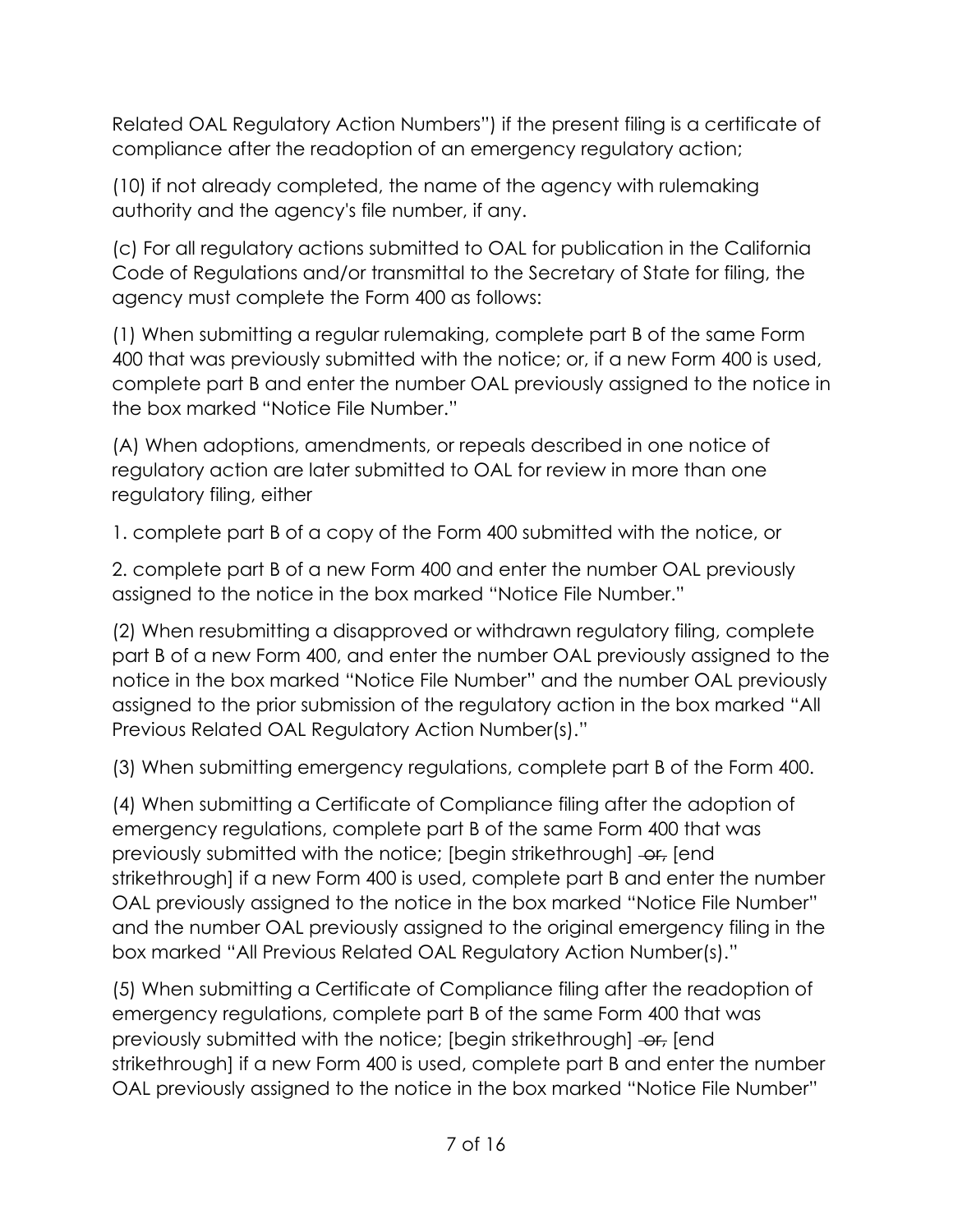and the numbers OAL previously assigned to the readoption of the emergency filing and the original emergency filing in the box marked "All Previous Related OAL Regulatory Action Number(s)."

(6) When submitting previously approved emergency regulations for readoption, complete part B of a new Form 400, and enter the number(s) OAL assigned to the original emergency filing(s) in the box marked "All Previous Related OAL Regulatory Action Number(s)."

Note: Authority cited: Section 11342.4, Government Code. Reference: Sections 11343, 11343.1, 11343.8, 11346.1 and 11347.3, Government Code.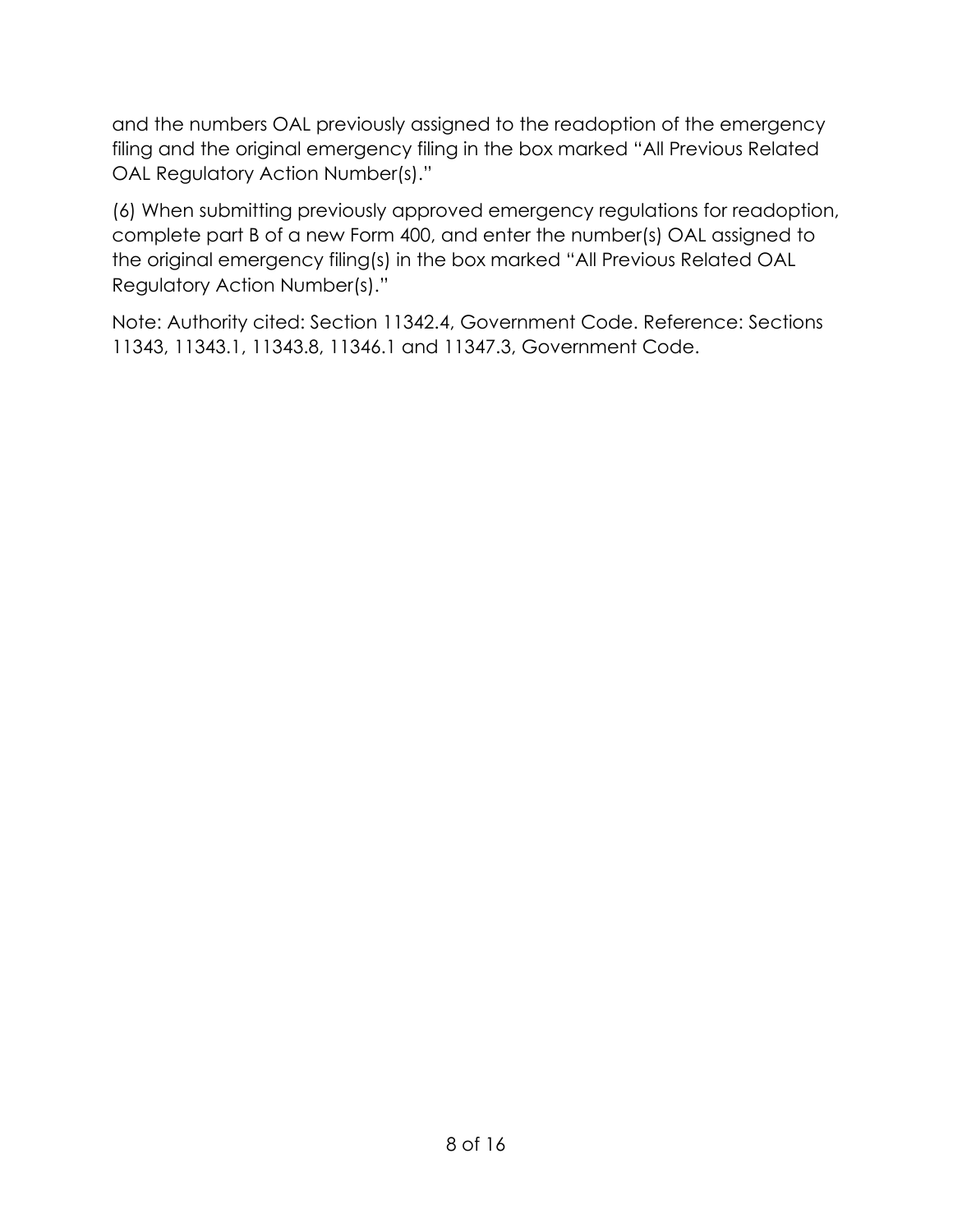Section 6.5. Electronic Submission of Regulatory Actions.

(a) For all regulatory actions submitted electronically to OAL for publication in the California Code of Regulations and/or transmittal to the Secretary of State for filing, the agency must include:

(1) Seven identical electronic files, each containing [begin underline] the following documents [end underline]:

[begin underline] (A) One electronic copy of the certified regulation text, and [end underline]

[begin strikethrough] (A) [end strikethrough] [begin underline] (B) [end underline] One electronic Form 400 completed according to section 6, subsections (b) and (c), and [begin strikethrough] digitally [end strikethrough] [begin underline] electronically [end underline] signed by the person making the certification referred to in section 6, subsection  $(b)(8)$  [begin strikethrough]  $\tau$  and

(B) One electronic copy of the certified regulation text [end strikethrough].

[begin underline] (C) For purposes of this regulation, a person may "electronically sign" the Form 400 with:

1. A digital signature, as defined in Government Code section 16.5(d), or

2. An electronic signature, as defined in Civil Code section 1633.2(h). [end underline]

(2) One electronic [begin strikethrough] file [end strikethrough] [begin underline] record [end underline] containing all [begin strikethrough] documentation [end strikethrough] [begin underline] documents and information [end underline] required by law to be submitted to OAL, including, but not limited to, the following:

(A) For regular [begin strikethrough] rulemakings [end strikethrough] [begin underline] rulemaking actions [end underline], and [begin strikethrough] certificates [end strikethrough] [begin underline] certificate [end underline] of compliance [begin underline] actions [end underline] promulgated in accordance with Government Code section 11346.1(e), the rulemaking file described in Government Code section 11347.3(b).

(B) For emergency actions promulgated in accordance with Government Code section 11346.1, the documentation described in section 50, subsection (b).

(C) For the adoption or revision of state policy for water quality control plans, or the adoption or revision of water quality control plans and guidelines,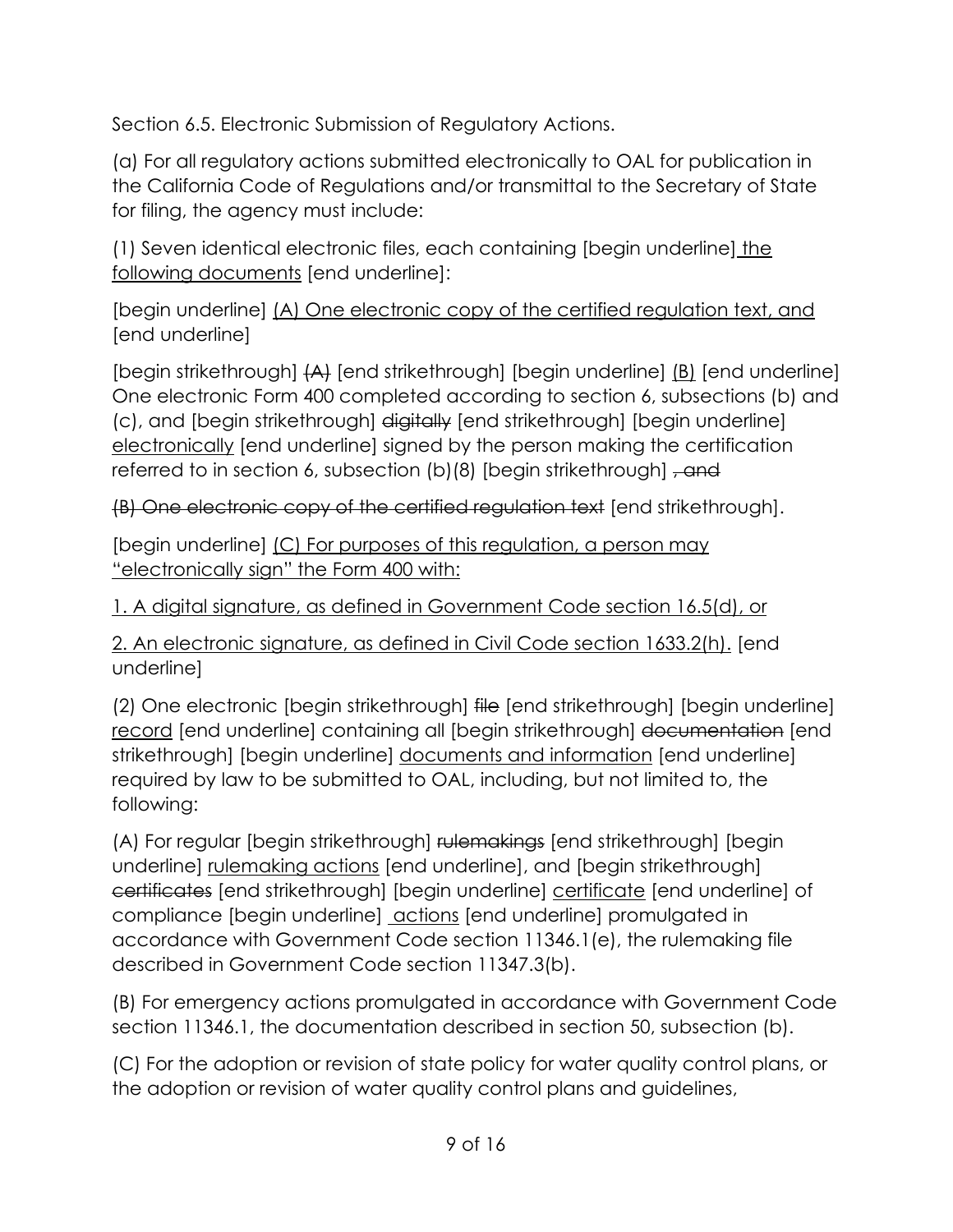promulgated in accordance with division 7 (commencing with section 13000) of the Water Code, the [begin strikethrough] documentation [end strikethrough] [begin underline] documents and information [end underline] described in Government Code section 11353(b)(2).

(b) The agency must submit all electronic documents [begin underline] and information [end underline] described in subsection (a) [begin strikethrough] in PDF format as attachments to a single email, which may not exceed 25MB in size.

(c) Electronic regulatory actions may only be submitted [end strikethrough] to OAL [begin underline] by email [end underline] at ElectronicSubmissions@oal.ca.gov.

[begin underline] (1) Each submission must include two emails as follows:

(A) The first email must include the documents described in subsection (a)(1) as attachments. The documents must be in .pdf format.

(B) The second email must include all documents and information comprising the electronic record described in subsection (a)(2) as one or more attachments. The documents and information comprising the record may be in any commonly available file format (e.g., .pdf, .docx, .xlsx, .jpg, .mp4). OAL's access to each document or other file in the electronic record may not be restricted via password protection or any other method.

(2) Both emails must be clearly identified in the subject line as part of the same regulatory action.

(3) Neither email may exceed 25MB in size. [end underline]

[begin strikethrough]  $\left\{\left| d \right\rangle \right\}$  [end strikethrough] [begin underline] (c) [end underline] Except for electronic emergency regulatory actions, OAL will consider electronic regulatory actions received after 5:00 p.m. on a business day, or at any time on a weekend or holiday, to be submitted on the following business day.

[begin strikethrough]  $\left\{ \theta \right\}$  [end strikethrough] [begin underline]  $\left\{ d \right\}$  [end underline] OAL will consider electronic emergency regulatory actions received after 4:00 p.m. on a business day, or at any time on a weekend or holiday, to be submitted, and will post the notice of filing required by Government Code section 11349.6(b) for these actions, on the following business day.

Note: Authority cited: Section 11342.4, Government Code. Reference: Sections 11343, 11343.1, 11343.8, 11346.1, 11347.3 and 11349.6, Government Code.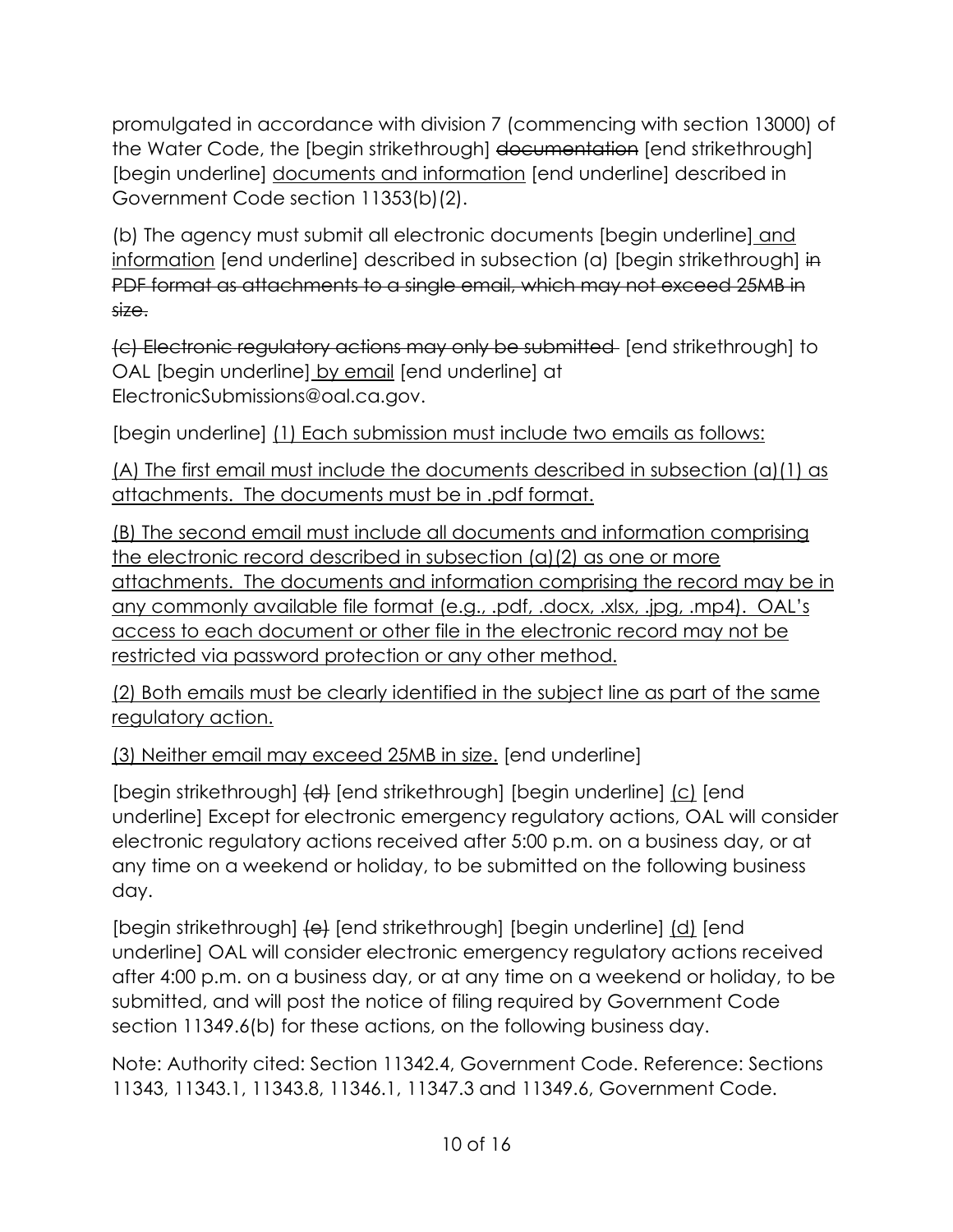Section 50. Special Requirements for Submission of Emergency Regulatory Actions.

(a) For all emergency regulatory actions promulgated in accordance with Government Code section 11346.1, the agency must:

(1) Prepare the documentation described in subsection (b); and either

(2) Submit one hard copy of the documentation along with hard copies of all documents described in section 6, subsection (a); or

(3) [begin strikethrough] If submitting electronically pursuant to section 6.5, provide one electronic copy of the documentation in accordance with section 6.5, subsection (a)(2) [end strikethrough] [begin underline] Submit one electronic copy of the documentation along with electronic copies of all documents described in section 6.5, subsection (a)(1) [end underline].

(b) Documentation required for all emergency regulatory actions:

(1) The finding of emergency required by Government Code section 11346.1(b);

(2) An estimate prepared in accordance with instructions adopted by the Department of Finance as required by Government Code section 11346.5(a)(6); and either

(3)(A) A statement by the submitting agency confirming that it has complied with the requirement to provide notice of proposed rulemaking action pursuant to Government Code section 11346.1(a)(2); or

(B) A statement by the submitting agency confirming that the emergency situation addressed by the regulations clearly poses such an immediate, serious harm that delaying action to allow notice and public comment would be inconsistent with the public interest. The statement shall include:

1. Specific facts demonstrating by substantial evidence that failure of the rulemaking agency to adopt the regulation within the time periods required for notice pursuant to Government Code section 11346.1(a)(2) and for public comment pursuant to Government Code section 11349.6(b) will likely result in serious harm to the public peace, health, safety, or general welfare; and

2. Specific facts demonstrating by substantial evidence that the immediate adoption of the proposed regulation by the rulemaking agency can be reasonably expected to prevent or significantly alleviate that serious harm.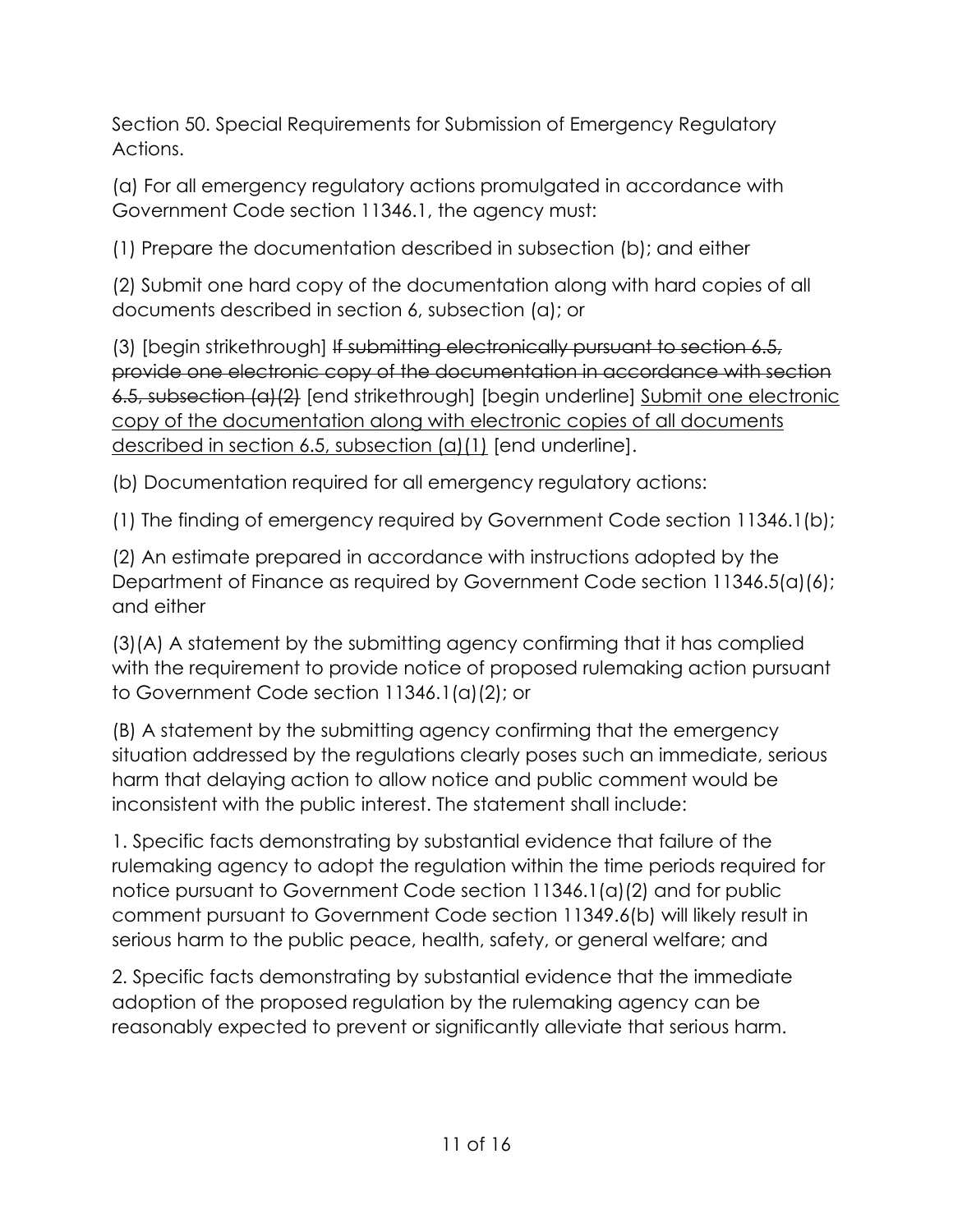(c) OAL shall not approve any emergency regulation submitted with a subsection (b)(3)(B) statement that does not satisfy the requirements of subsections (b)(3)(B)1. and 2.

Note: Authority cited: Section 11342.4, Government Code. Reference: Sections 11342.545, 11346.1 and 11349.6, Government Code.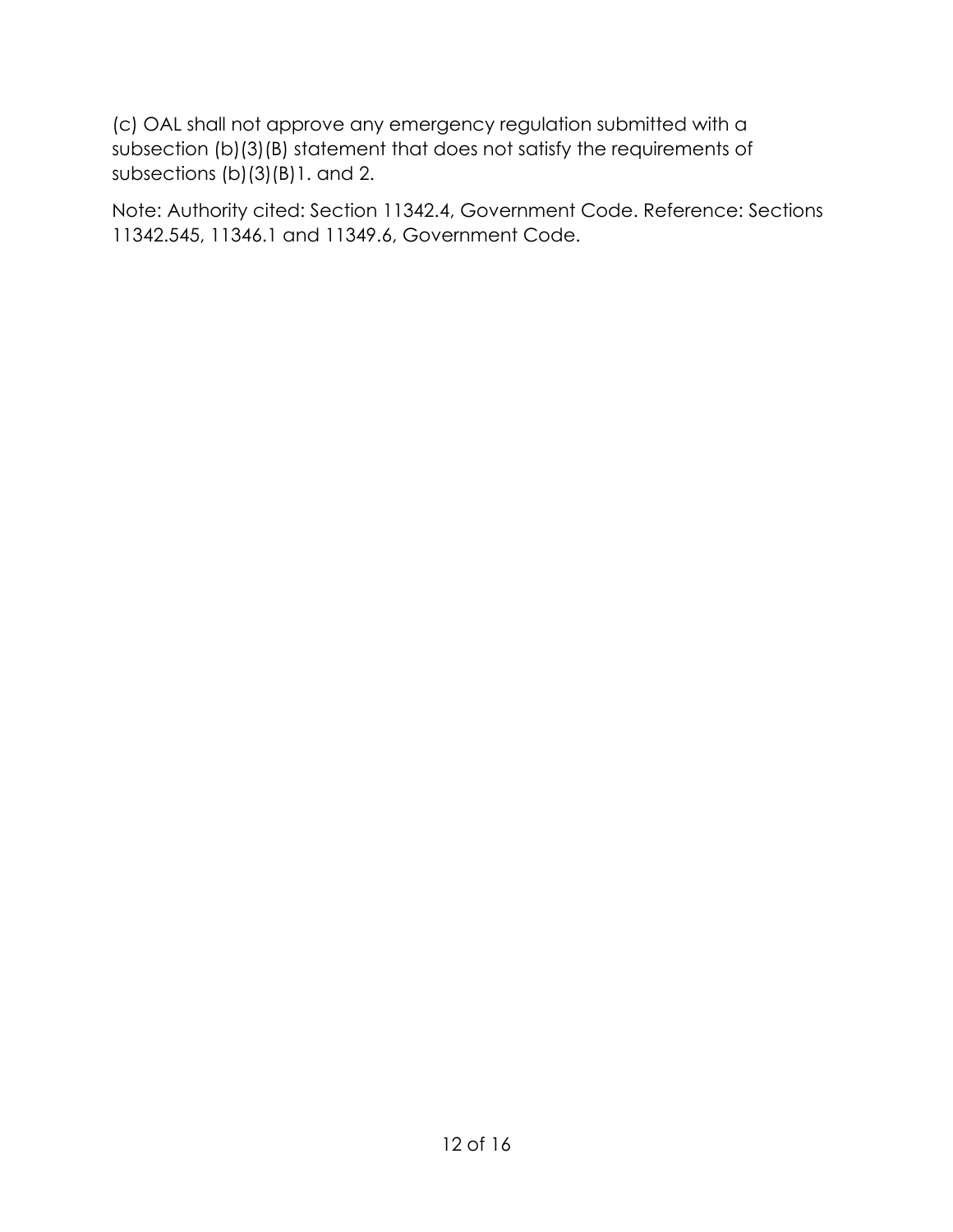Section 52. Readoption of Emergency Regulations.

(a) Readoption of an emergency regulation pursuant to Government Code section 11346.1(h) requires sending a notice of the proposed regulatory action pursuant to Government Code section 11346.1(a)(2).

(b) In addition to fulfilling the requirements for submission of regulatory actions described in sections 6 or 6.5 and 50, an agency requesting approval for readoption of an emergency regulation shall provide the following:

(1) A statement providing specific facts demonstrating by substantial evidence that the agency has made substantial progress and proceeded with diligence to comply with Government Code section 11346.1(e); and either

(2) A statement that the emergency circumstances are unchanged since the initial adoption or prior readoption; or

(3) An updated finding of emergency required by Government Code section 11346.1(b) to reflect circumstances that have changed since the initial adoption or prior readoption.

(c) An agency requesting approval for readoption of an emergency regulation may incorporate by reference the rulemaking record, identified by OAL file number, for the initial adoption and any prior readoption of the emergency regulation.

Note: Authority cited: Section 11342.4, Government Code. Reference: Sections 11342.545, 11346.1 and 11349.6, Government Code.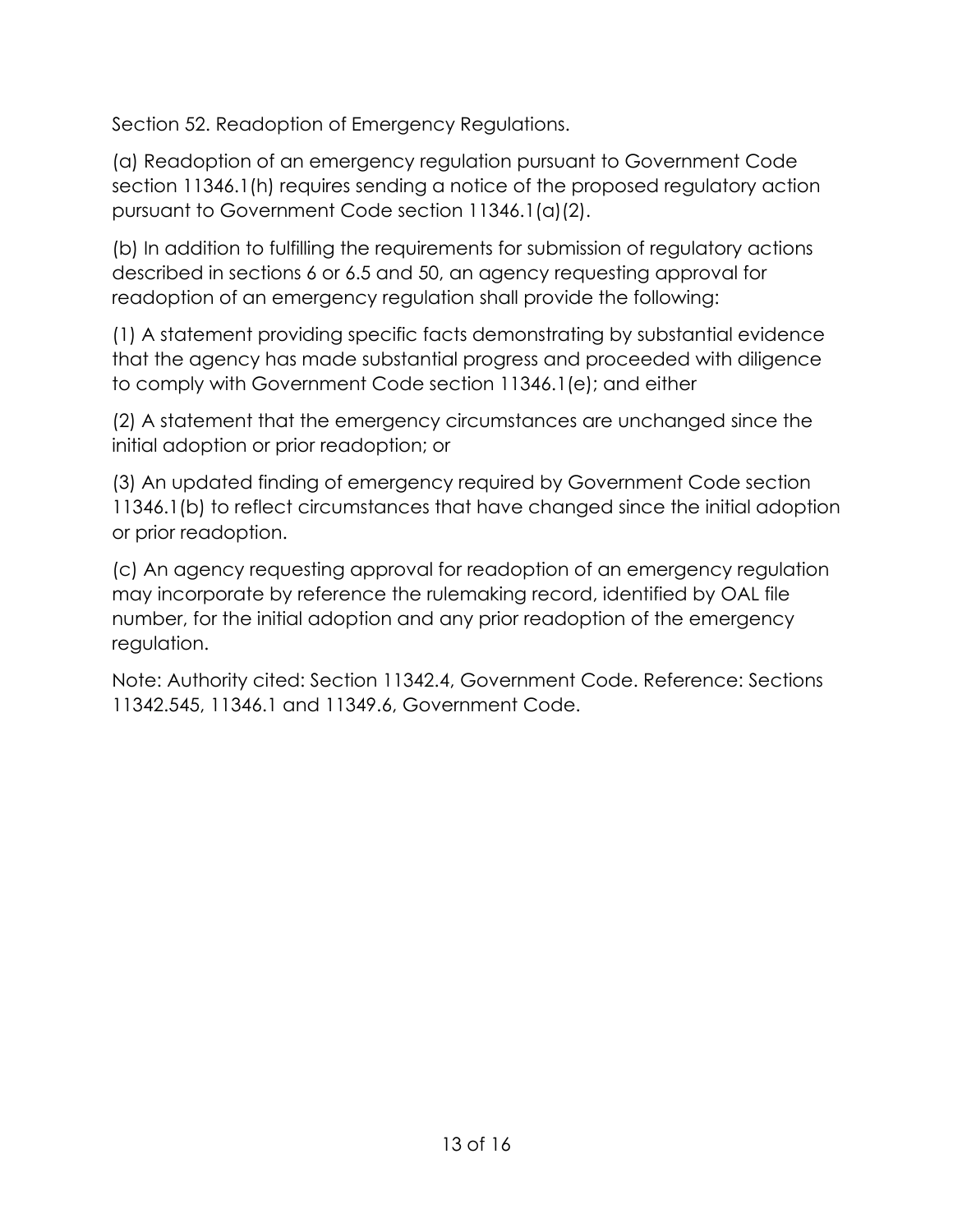Section 100. Publication of "Changes Without Regulatory Effect."

(a) Subject to the approval of OAL as provided in subsections (c) and (d), an agency may add to, revise or delete text published in the California Code of Regulations without complying with the rulemaking procedure specified in article 5 of the APA only if the change does not materially alter any requirement, right, responsibility, condition, prescription or other regulatory element of any California Code of Regulations provision. Subject to the approval of OAL, the Department of Social Services may add to, revise or delete text published in the department Manual of Policies and Procedures (MPP) without complying with the rulemaking procedure specified in article 5 of the APA only if the change does not materially alter any requirement, right, responsibility, condition, prescription or other regulatory element of the MPP. The addition, revision or deletion is a "change without regulatory effect." Changes without regulatory effect [begin underline] may [end underline] include, but are not limited to:

(1) renumbering, reordering, or relocating a regulatory provision;

(2) deleting a regulatory provision for which all statutory or constitutional authority has been repealed;

(3) deleting a regulatory provision held invalid in a judgment that has become final, entered by a California court of competent jurisdiction, a United States District Court located in the State of California, the United States Court of Appeals for the Ninth Circuit, or the United States Supreme Court; however, OAL shall not approve any proposed change without regulatory effect if the change is based on a superior court decision which invalidated the regulatory provision solely on the grounds that the underlying statute was unconstitutional;

(4) revising structure, syntax, cross-reference, grammar, or punctuation;

(5) changing an "authority" or "reference" citation for a regulation; and,

(6) making a regulatory provision consistent with a changed California statute if both of the following conditions are met:

(A) the regulatory provision is inconsistent with and superseded by the changed statute, and

(B) the adopting agency has no discretion to adopt a change which differs in substance from the one chosen.

(b) For all changes without regulatory effect submitted to OAL for review, the agency must: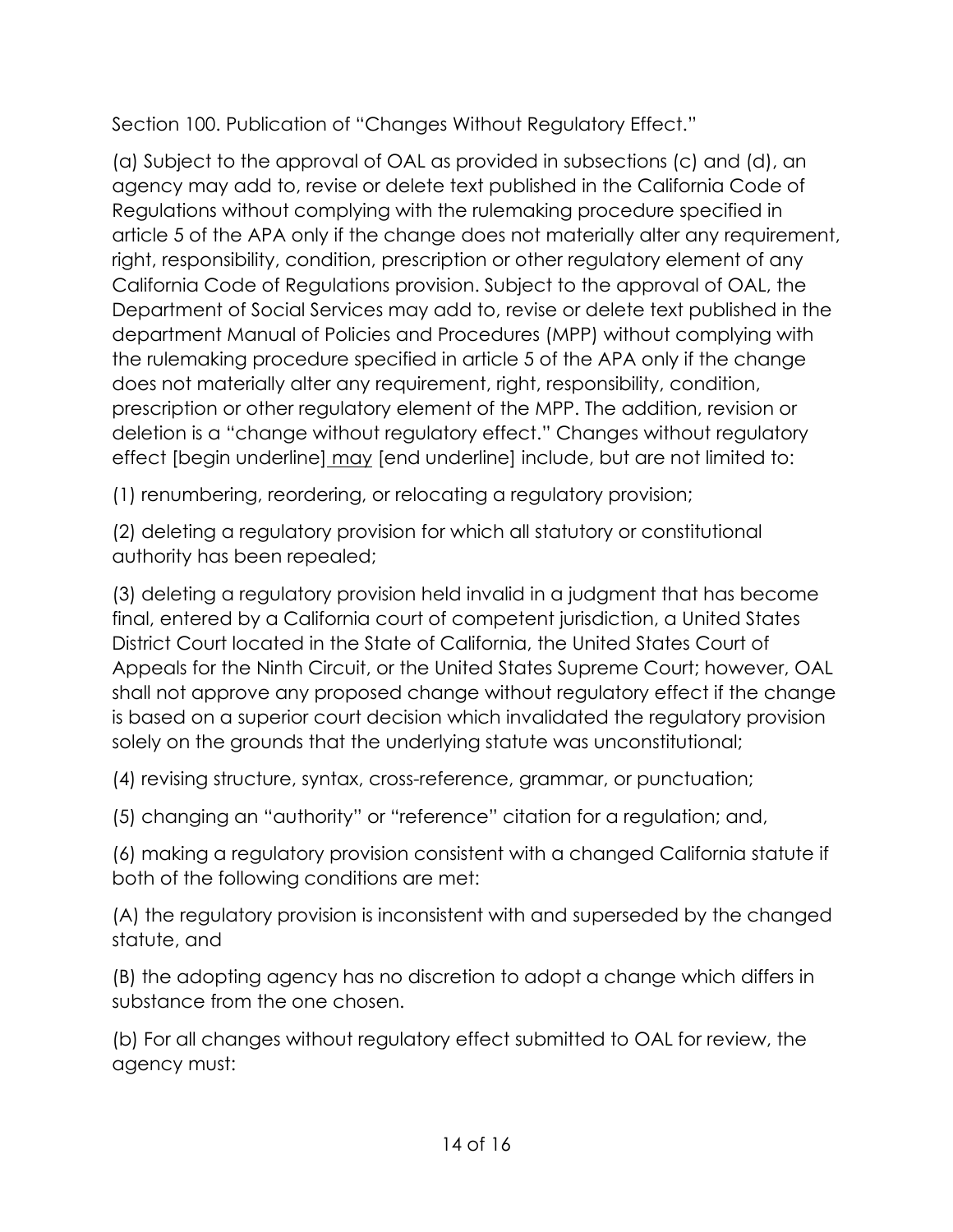(1) Prepare a written statement explaining why the change does not materially alter any requirement, right, responsibility, condition, prescription or other regulatory element of any California Code of Regulations provision; and either

(2) Submit one hard copy of the statement along with hard copies of all documents described in section 6, subsection (a); or

(3) Submit one electronic copy of the statement along with electronic copies of all documents described in section 6.5, subsection (a)(1).

(A) The agency must submit all electronic documents described in subsection (b)(3) [begin strikethrough] in PDF format as attachments to a single email, which may not exceed 25MB in size.

(B) Electronic changes without regulatory effect may only be submitted [end strikethrough] to OAL [begin underline] by email [end underline] at [ElectronicSubmissions@oal.ca.gov.](mailto:ElectronicSubmissions@oal.ca.gov) [begin underline] Each submission must include two emails as follows:

1. The first email must include the documents described in section 6.5, subsection (a)(1), as attachments. The documents must be in .pdf format.

2. The second email must include the statement described in subsection (b)(1) as an attachment. The statement must be in .pdf format. OAL's access to the statement may not be restricted via password protection or any other method.

(B) Both emails must be clearly identified in the subject line as part of the same change without regulatory effect.

(C) Neither email may exceed 25MB in size. [end underline]

[begin strikethrough] (C) [end strikethrough] [begin underline] (D) [end underline] OAL will consider electronic changes without regulatory effect received after 5:00 p.m. on a business day, or at any time on a weekend or holiday, to be submitted on the following business day.

(c) OAL shall determine whether a change submitted is a change without regulatory effect within 30 working days of its receipt. OAL shall send written notification of the determination to the agency which submitted the changes.

(d) If OAL determines that the submitted change is a change without regulatory effect, OAL shall file it with the Secretary of State and have it published in the California Code of Regulations. If the change without regulatory effect is a change to the MPP, OAL shall file the change with the Secretary of State and the Department of Social Services shall publish the change in the MPP.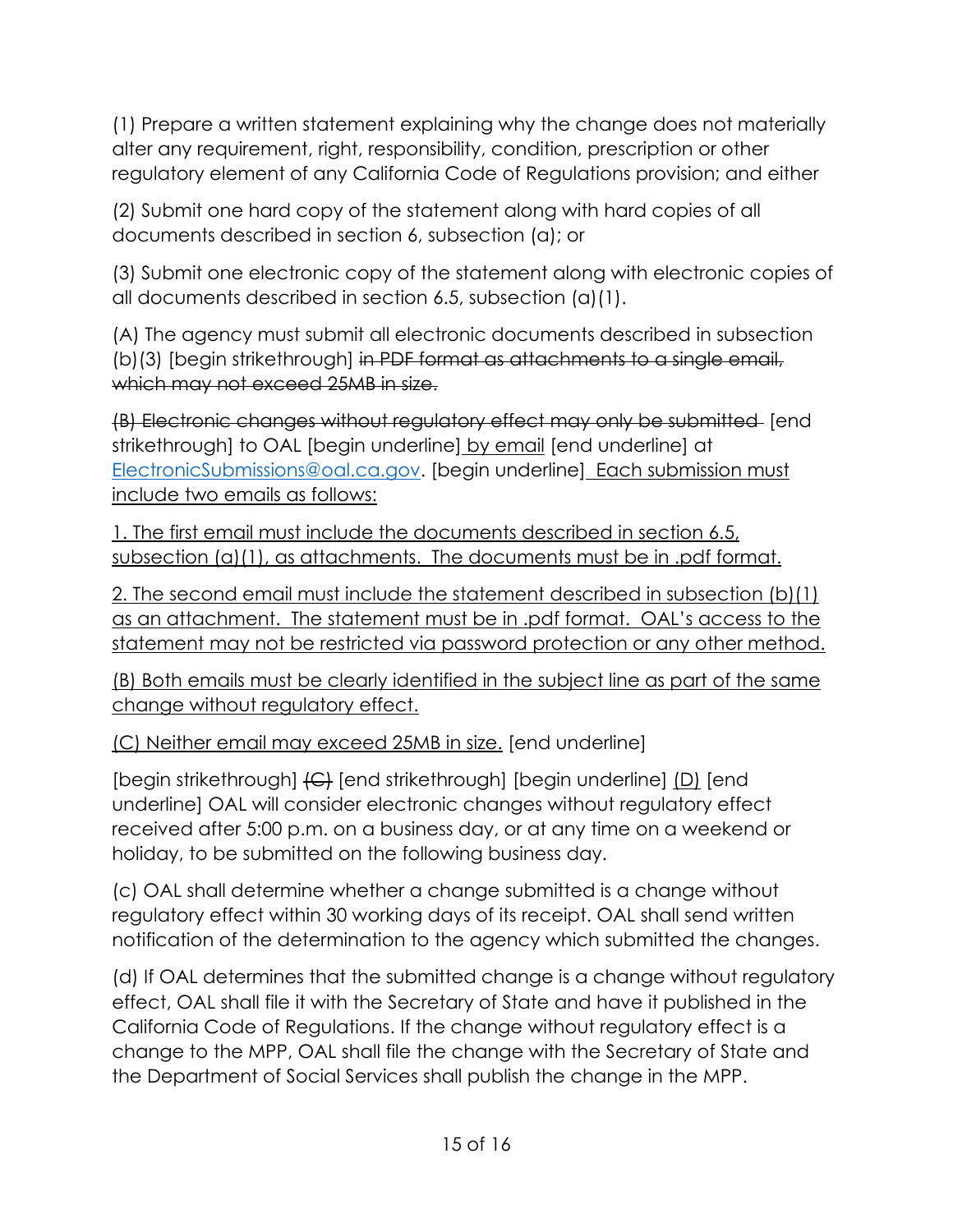Note: Authority cited: Sections 11342.4 and 11349.1, Government Code. Reference: Sections 11342.600, 11343.8, 11344.6 and 11346, Government Code.